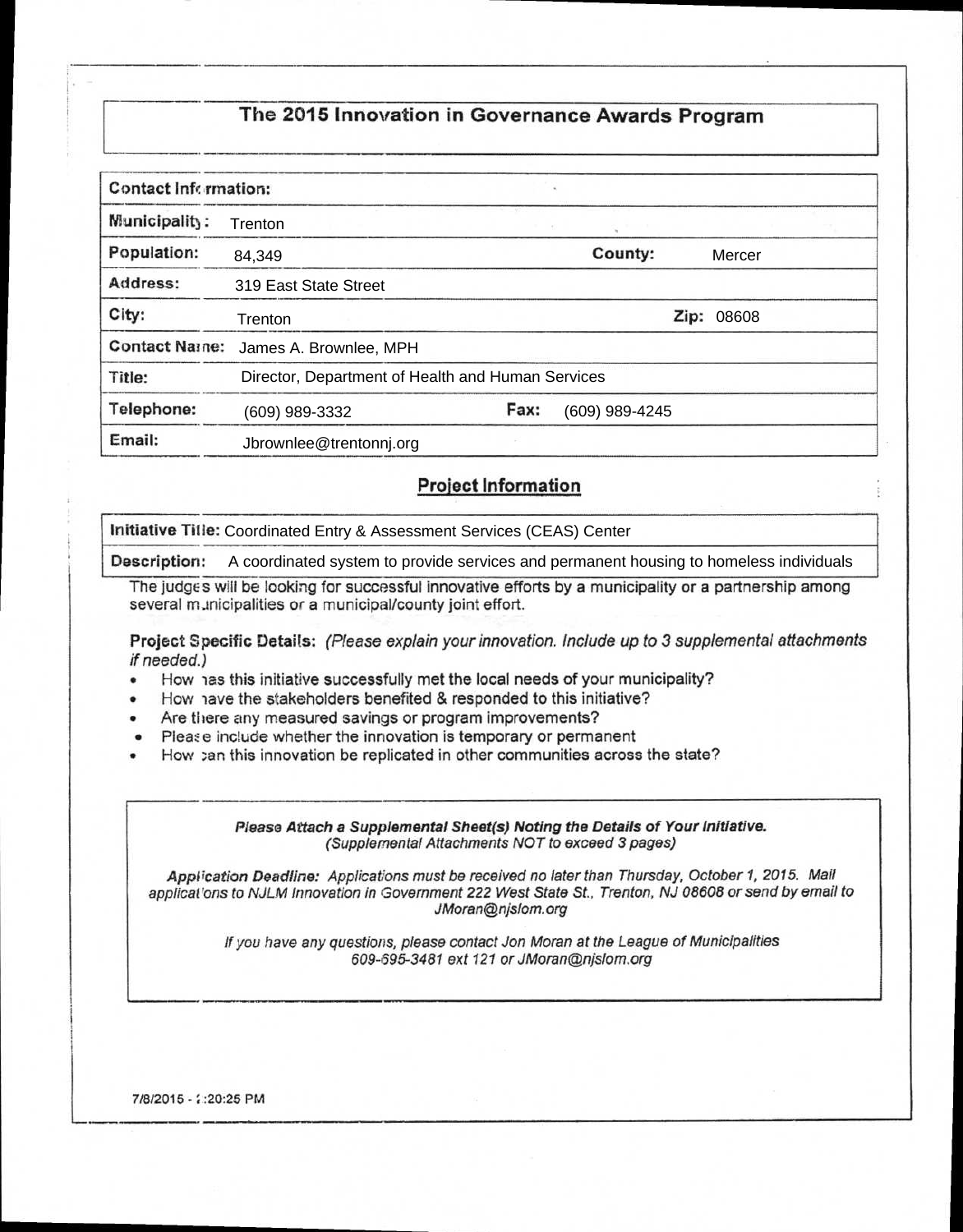## 2015 Innovation in Governance Awards Program

Municipality: Trenton

Initiative Title: Coordinated Entry & Assessment Services Center (CEAS) Center

Description: A community collaborative coordination system that provide supportive services and permanent housing to homeless individuals

(The judges will be looking for successful innovative efforts by a municipality or a partnership among several municipalities or a municipal/county joint effort.)

Project Specific Details: (please explain your innovation. Include up to 3 supplemental attachments if needed.)

 **How has this initiative successfully met the local needs of your municipality**? In 2014, Mercer County officials and the Mercer Alliance to End Homelessness proposed to the City of Trenton to develop a city‐funded and operated service to address the diverse and challenging needs of homeless individuals. Newly elected Mayor Eric E. Jackson endorsed this plan and the City of Trenton's Department of Health and Human Services efforts to address issues of homelessness for individuals.

In April 2015, the Coordinated Entry & Assessment Services (CEAS) Center was opened with a grand opening in a beautiful former family transitional housing building located in the heart of the city of Trenton. Mayor Jackson and Mercer County Executive Brian Hughes welcomed more than 100 dignitaries, community providers and residents to this opening. The goal of the CEAS Center is to provide permanent housing and supportive services to chronically homeless individuals. The Center helps the chronically homeless navigate housing options and support services at one location. In addition, a mobile outreach initiative was launch to span all four wards of the city to outreach to those "hard to reach" individuals and those reluctant or unable to enter emergency shelter. The mobile outreach van is also used to transport the homeless to various appointments. This new initiative added another dimension to the homeless delivery system in Trenton/Mercer by creating a significant system change that focuses on the national Housing First approach to house homeless individuals as quickly as possible.

According to the 2013, Mercer Alliance to End Homelessness data over 1523 singles entered emergency shelter in Trenton; 520 (34%) of these persons had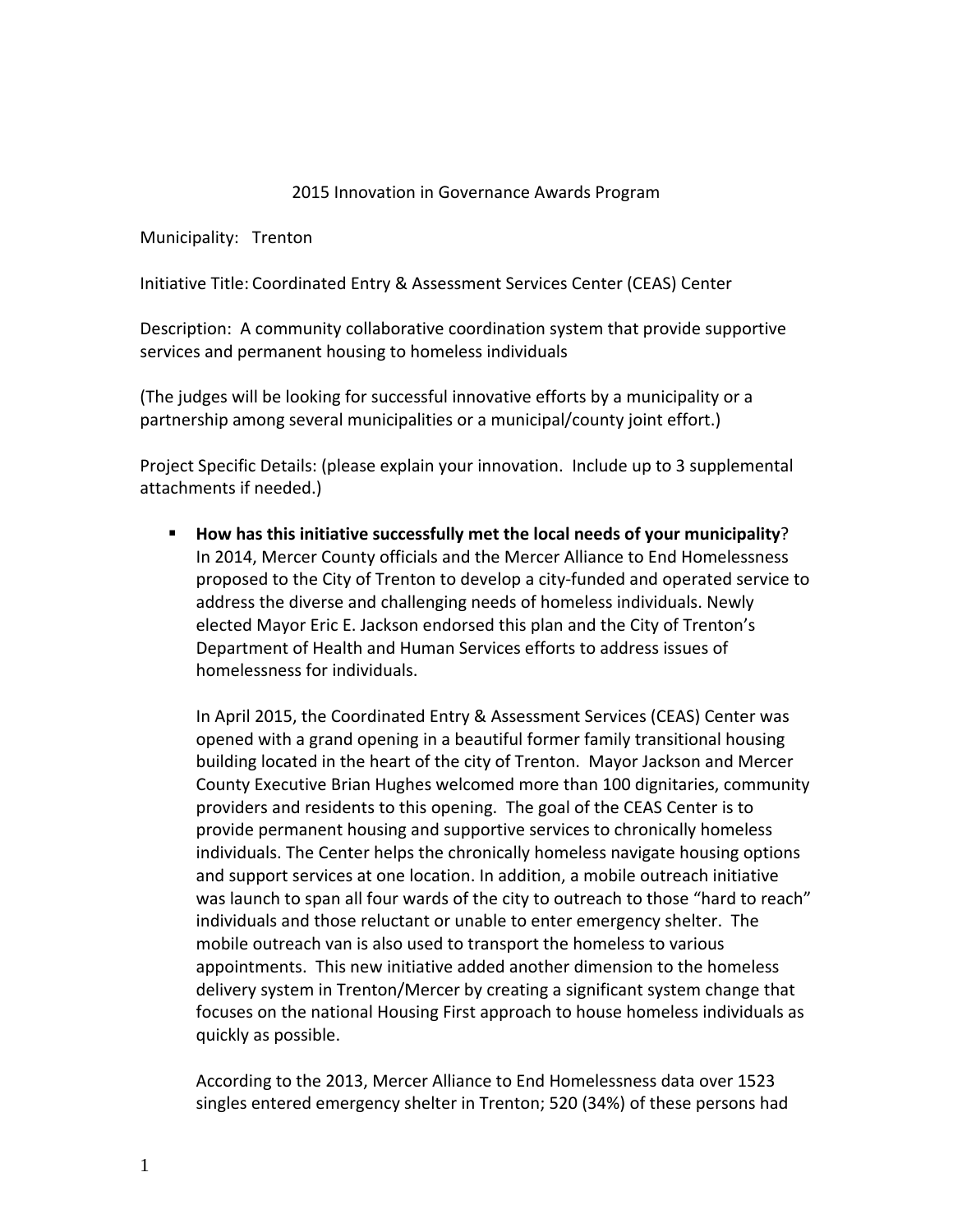long histories of homelessness and/or mental health and substance abuse issues. The Trenton/Mercer community did not have a comprehensive system to deal with homeless individuals. Homeless individuals often cycled between the Emergency Shelter, Soup Kitchen and the Day Drop‐In Center. The Drop‐in Center provided a place to congregate during the day but provided little access to services and after years of operation abruptly closed in the fall of 2014.

In 2009, the City of Trenton and the County of Mercer developed a comprehensive system to address family homelessness with a Single Point of Entry through the Mercer County Board of Social Services. A specialized unit at the Board was developed to assess the services of homeless families, provide case management and within 30 days, rapidly re‐housing homeless families. According to the national Point‐In‐Time Count of the Homeless, there has been a 74% decline in family homelessness in Mercer County since 2007.

Local officials and community stake holders recognized that working together could lead to the path outlined by the Opening Doors –Federal Strategic Plan to Prevent and End Homelessness for all homeless families and individuals. The Trenton/Mercer community realized that although it has much success developing a system for homeless families the same was not true for homeless individuals and therefore the CEAS Center was birthed.

 **How have the stakeholders benefited & responded to this initiative?** The City of Trenton has enjoyed a strong partnership with its community stakeholders. A unique partnership was started with the County of Mercer, the Mercer County Board of Social Services and the City of Trenton to identify the homeless needs through data research and analysis that lead to the development of strategies to combat these issues which included aligning government funding to implement a system change. The community has benefited from a more comprehensive system that collaborates with various housing providers, non‐profit social services agencies, faith‐based organizations and federal, state and local governments. This partnership extends to everything from numerous monthly planning meetings to actual weekly case conferencing at the CEAS Center. The overall system has developed strategies that include SOAR (a best practice model that trains caseworkers to build the case for disability with medical evidence for a Social Security application), Health Care collaboration with the Trenton Health Team and prioritizing our most vulnerable homeless populations such as the disabled, veterans and seniors. Although it has taken several years for the community to embrace a significant system change, today many recognize the benefits of shared data, funding alignment and quite simply not trying to do it alone. The CEAS Center provides office space to the various community partners to promote a one stop approach for the homeless to receive supportive services and case management at one location. This allows the system to harnesses the expertise and experience of those in